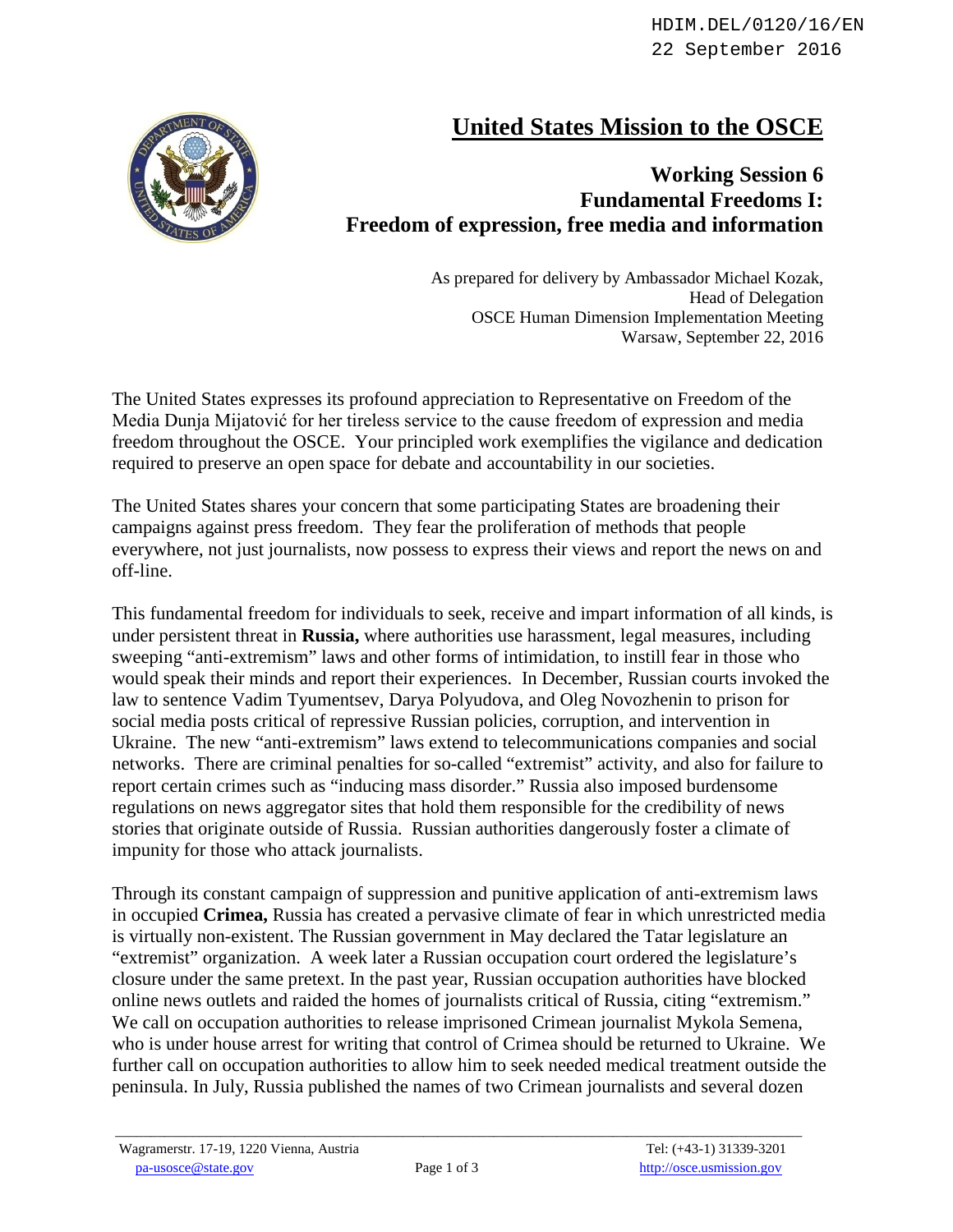activists on a list of alleged "terrorists and extremists." In separatist-controlled parts of eastern **Ukraine**, many of the same conditions persist: dissenting media are universally suppressed and residents live in fear of speaking openly.

Freedom of expression and media freedoms are generally respected elsewhere in **Ukraine**. We are concerned, however, that recent incidents could affect freedom of expression, particularly the killing of respected journalist Pavel Sheremet. We are also concerned by growing lists of journalists, films, and books banned in Ukraine because the government deems them Russian propaganda. The publication by a private website of the personal data of 5,000 journalists working in separatist-controlled parts of eastern Ukraine has endangered their safety. Many have received death threats.

In **Azerbaijan**, we remain concerned about the shrinking space for independent media. Since the arrest of its financial director in August, the independent newspaper *Azadliq* has been unable to print. While we welcome the release of Khadija Ismayilova, Parviz Hashimli, Hilal Mammadov, and Rauf Mirkadirov and other imprisoned journalists and activists, we urge the government to remove travel restrictions on Ms. Ismayilova, Meydan TV reporters Natig Javadli and Aytan Farhadova, and others. We also urge the government to free without restrictions all journalists and others incarcerated for the exercise of freedom of expression.

In **Tajikistan,** we remain concerned about the use of administrative investigations to pressure journalists. A decree issued last December requires all telecommunication companies and Internet service providers to route their telecommunications through a single governmentprovided gateway.

We urge the new government in **Uzbekistan** to cease harassing and detaining journalists and human rights advocates. We note that Uktam Pardaev was detained and given a three-year conditional sentence for drawing attention to local corruption and forced labor. We welcomed the release of opposition political activist Murod Juraev after 21 years in jail. We call on Uzbekistan to investigate allegations of mistreatment during his time in prison and ensure his ability to resume his peaceful activism. We reiterate our longstanding call for the release of newspaper editor Muhammad Bekjanov, whose prison term has been extended numerous times, making him by some accounts the longest continuously imprisoned journalist in the world.

We are deeply troubled by **Turkmenistan's** control over its media. Independent journalists, face great personal risk. Saparmamed Nepeskuliev, a freelance journalist, has been held incommunicado for over a year, convicted on questionable charges of narcotics possession. We join many others in calling on the government to release him.

The United States positively notes **Kyrgyzstan**'s commitment to freedom of expression, including by the media. However, we are concerned about provisions in a draft law that would ban foreigners and foreign organizations from establishing media outlets.

While the media situation in Balkan participating States is not as restrictive as elsewhere in the OSCE region, the negative trend of recent years in **Serbia** and **Macedonia** is

 $\_$  ,  $\_$  ,  $\_$  ,  $\_$  ,  $\_$  ,  $\_$  ,  $\_$  ,  $\_$  ,  $\_$  ,  $\_$  ,  $\_$  ,  $\_$  ,  $\_$  ,  $\_$  ,  $\_$  ,  $\_$  ,  $\_$  ,  $\_$  ,  $\_$  ,  $\_$  ,  $\_$  ,  $\_$  ,  $\_$  ,  $\_$  ,  $\_$  ,  $\_$  ,  $\_$  ,  $\_$  ,  $\_$  ,  $\_$  ,  $\_$  ,  $\_$  ,  $\_$  ,  $\_$  ,  $\_$  ,  $\_$  ,  $\_$  ,